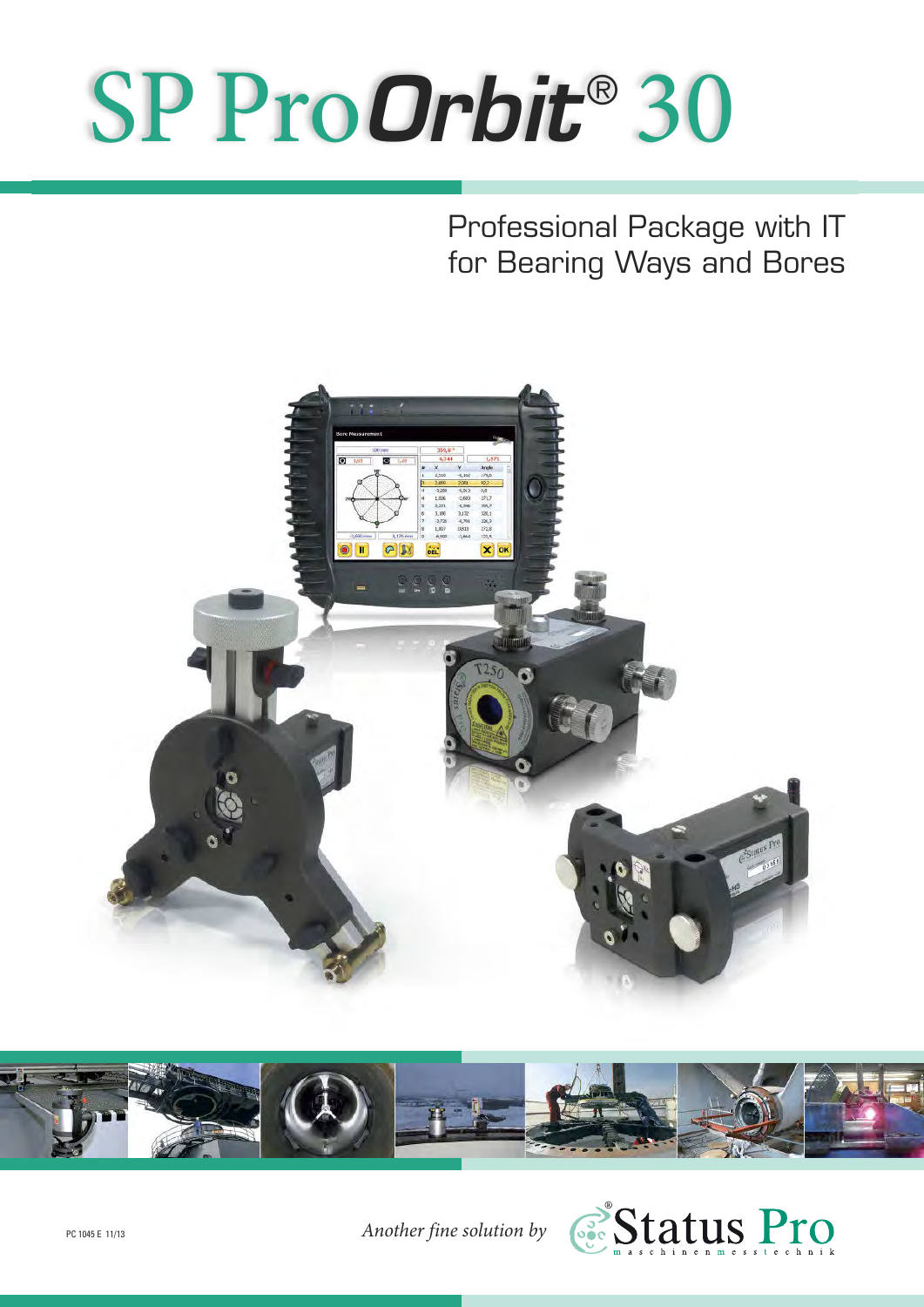### **Content of Professional Package with IT for Bearing Ways and Bores**

## SP Pro**Orbit**® 30

 $T250$  Laser source – with mounting adapter and power supply (SP T250-P)



The T250 Laser is a highly developed Laser source that is very small in dimension, which is a great help when measuring where there's not much room! The T250 Laser possesses a beam of outstanding quality.

#### R545

Laser Receiver with a 2-Axis-PSD Technology and Bluetooth Interface (SP R545-P)



The R545 is a very accurate and yet robust Laser Position Sensor especially developed for measuring linearity.

Connection with the Measurement PC for recording and display purposes is over Bluetooth. The R545 is powered by a commonly used Li-Ion Pack (externally rechargeable) ensuring continual measurement availability. Combined with the Pro Line software and a Bluetooth distance measurement meter, you are equipped to measure the X,Y and Z Axes simultaneously.

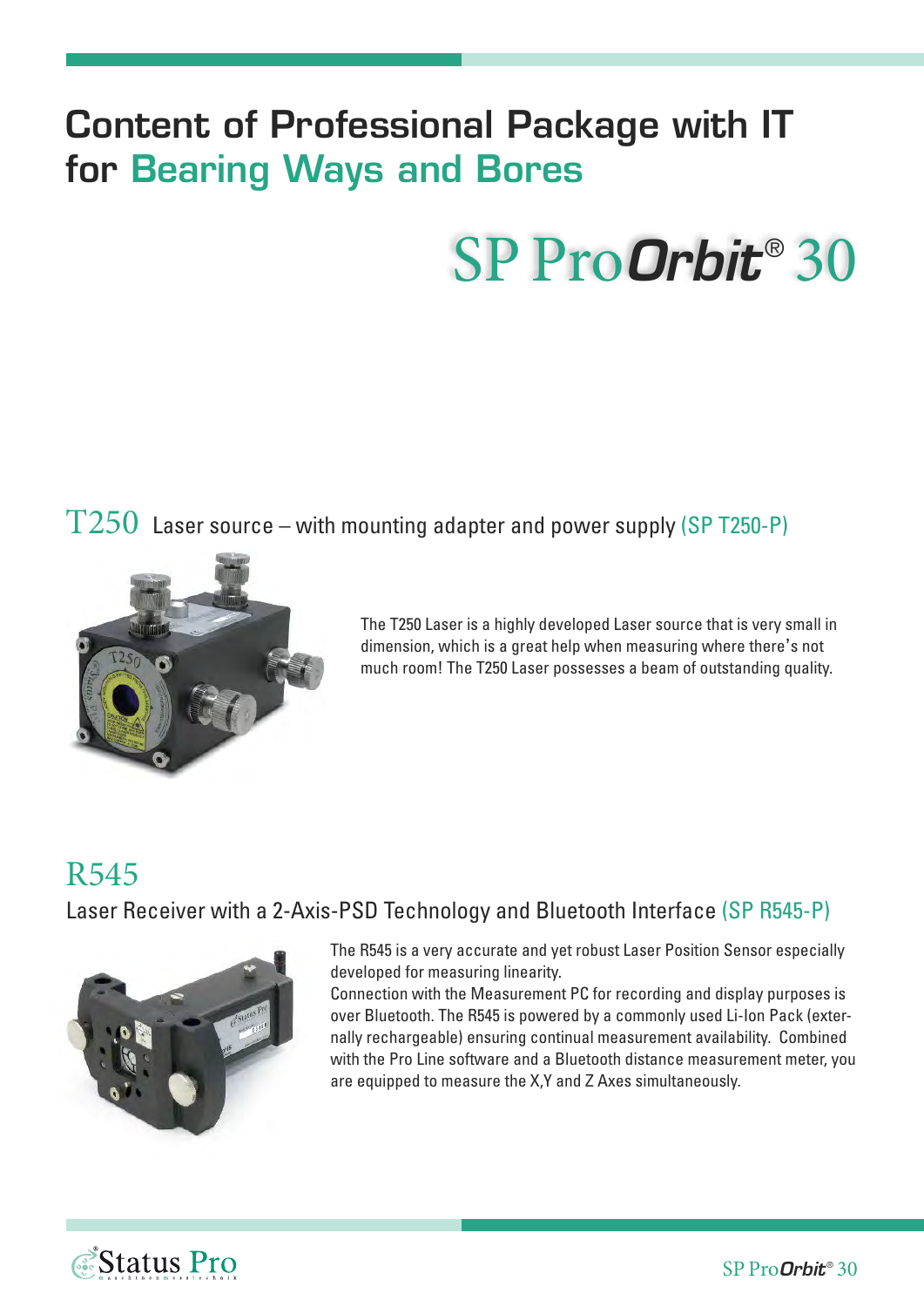#### DU 320 Rugged UMPC with touchscreen (IT 200410)



Rugged UMPC for industrial on-site. The UMPC offers protectors, shockproof design, holder for hand/arm.

- Change External Batt-Pack during use.
- **Shockproof**
- Water resistant

#### 2x Rod, 150 mm length (SP 2-ROD-150)



Attachment rod: 10 mm diameter, M8 thread enabling fixture of a sensor.

#### Mounting adapter T250, R280, R310 (BG 830780)



This adapter is of great practical help for measuring with the T250 laser or the R280 and R310 receiver. It allows to adjust the height of the laser or sensor by moving it on the attachment rods mounted on the Block magnet complete with a cross-bridge.

#### Block magnet complete with a cross-bridge (BG 830315)



Block magnet (BT 943105) complete with a cross-bridge. This enables the mounting of a R545 Sensor or T250 laser with adapter BG 830780. Available attachment rods: BT 948155, BT 948156, BT 948157

SP Pro*Orbit* ® <sup>30</sup> **www.statuspro.com**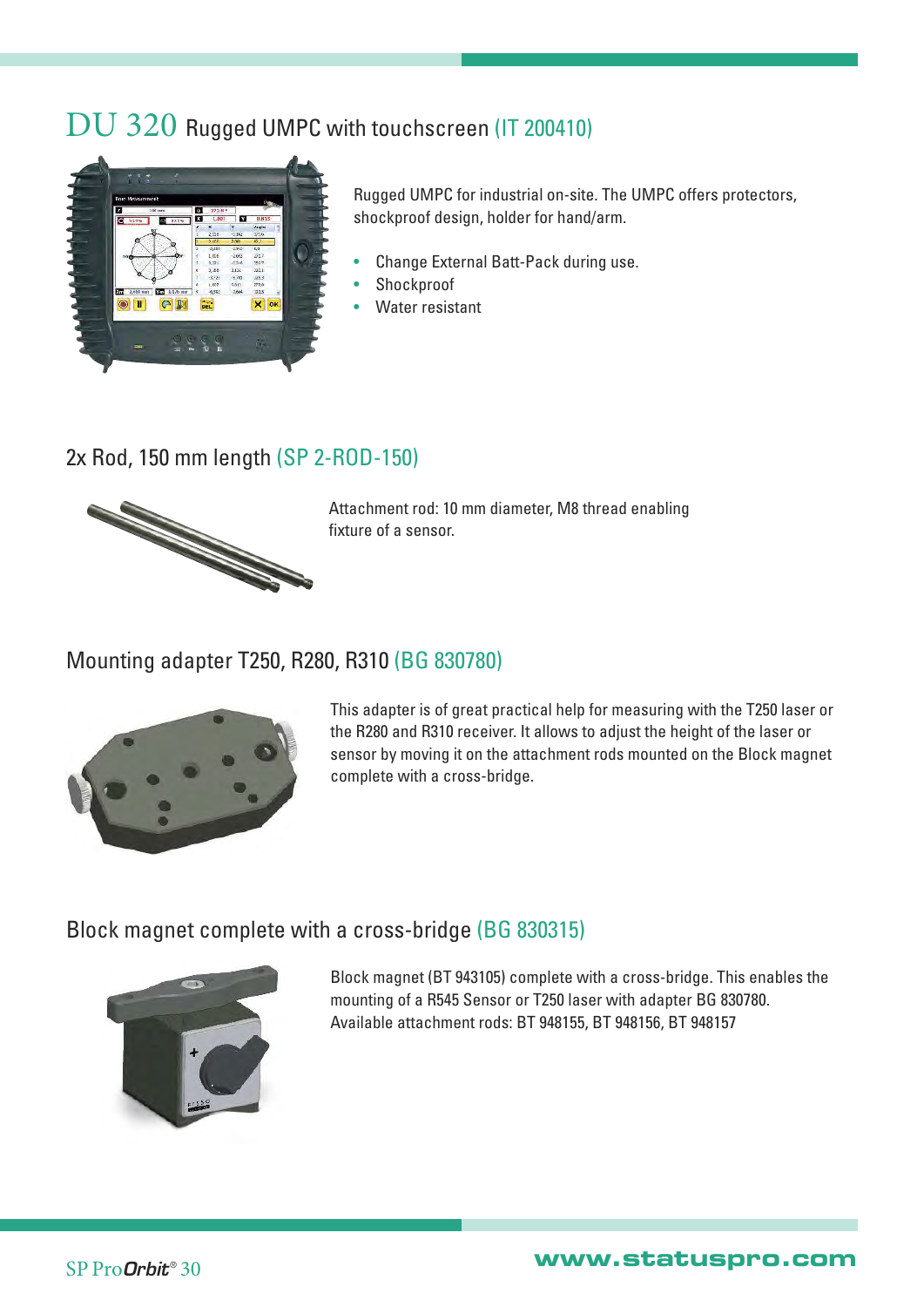#### Power supply cable for T250 (BG 800025)



Power supply cable for the T250 with straight plug.

12 V, 450 mA incl. adapter

#### Battery Pack Li-Ion for R545 (BT 800071)



External battery pack.

#### Battery Charger for R545 (BT 800072)



External battery charger for batteries.

#### External Battery for DU320 (IT 200207)



External battery for the display unit DU 320. While using a second battery at the display unit, the first will be charged in the charging station. The exteral battery pack can be changed during use.

#### Battery Charger for DU320 (IT 200208)



External battery charger for batteries of the display unit DU 320.

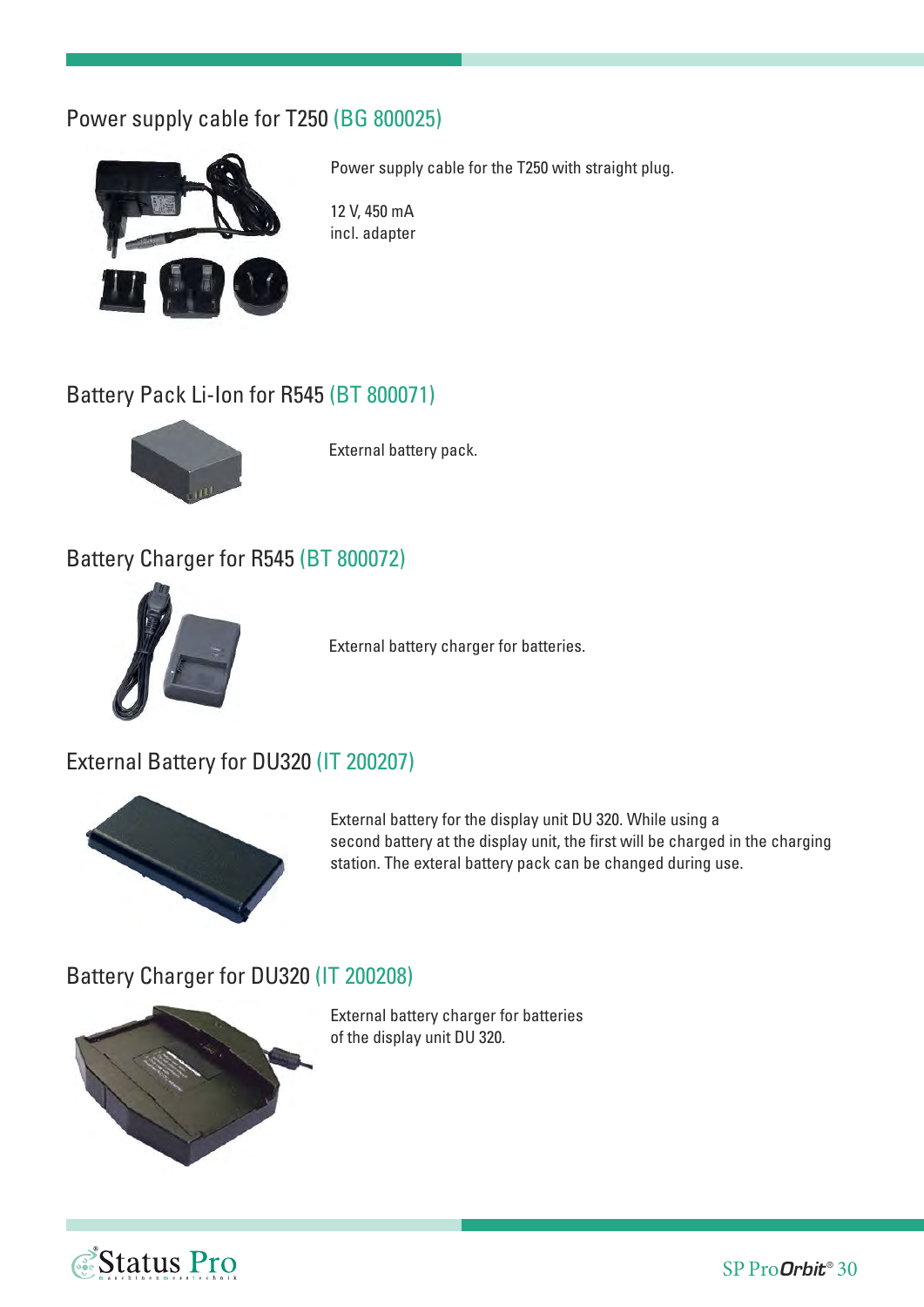#### Borealignment Basic Kit for R545 (BG 832050)



Kit 1 includes the adapter for the R545 for bore diameters of 60 – 450 mm.

Specially developed set for measuring Bores, Turbines and similar tasks. Complete with all the necessary attachments and extensions plus a large sortiment of fixings and screws to enable mounting in the most difficult and adverse conditions.

Will be sent in a separate case also including foam inlays.

#### Borealign Kit 2 – Additional System for T250 (BG 832070)



Kit 2 includes the adapter for the T250 laser for bore diameters of  $60 - 450$  mm.

Specially developed set for measuring Bores, Turbines and similar tasks. Complete with all the necessary attachments and extensions plus a large sortiment of fixings and screws to enable mounting in the most difficult and adverse conditions.

Will be sent in the case of borealign basic kit.

#### ProOrbit v3 Software, first license for R5xx (SW 110020)

|       | 100 mm                          | $\theta$ | $272.8^{\circ}$ |          |       |    |
|-------|---------------------------------|----------|-----------------|----------|-------|----|
| 52,9% | 47,150<br>э                     | X        | 1.807           |          | 0.813 |    |
|       |                                 | #        | ×               | Ÿ        | Angle |    |
|       |                                 |          | 2,518           | $-0.162$ | 179.6 |    |
|       |                                 |          | 2,669           | 2,081    | 92,2  |    |
|       |                                 | š        | 3,288           | 0.913    | 3.5   |    |
| 276%  |                                 | ı        | 1,006           | $-2.693$ | 271.7 |    |
|       |                                 | Б        | 3,221           | $-0.346$ | 359,7 |    |
|       |                                 | 6        | 3,188           | 3,132    | 320,1 |    |
|       |                                 | 7        | $-3,726$        | $-8.701$ | 226.2 |    |
|       |                                 | 8        | 1,807           | 0,813    | 272,8 |    |
| (m    | $-2,660$ mm<br>$0,176$ mm<br>Ym | ģ        | $-6,590$        | $-2.664$ | 122.5 |    |
|       | Ш                               |          | <b>DEL</b>      |          | x     | OK |

#### **ProOrbit v3 – the perfect software for Bore Alignment**

- Excellent user interface: logical and user-friendly and nevertheless fully suitable for professional use
- Wireless transmission of x, y and rotation angle from the R545 laser receiver
- Two-point bore-centre detection for circular fits.
- Three-point bore measurements with detection of circular form
- Absolutely precise measurements due to n-point measuring with ovality and roundness detection
- Automatic measuring precision and validity test
- Automatic connection management, wireless via Bluetooth
- Automatic sensor detection
- Measuring point comments can be inserted and edited
- Easy-to-use touch screen, no keyboard needed.
- Reports and measured data can be stored on USB stick.
- Automatic calculation of the best reference
- High-performance display unit is robust and yet lightweight.